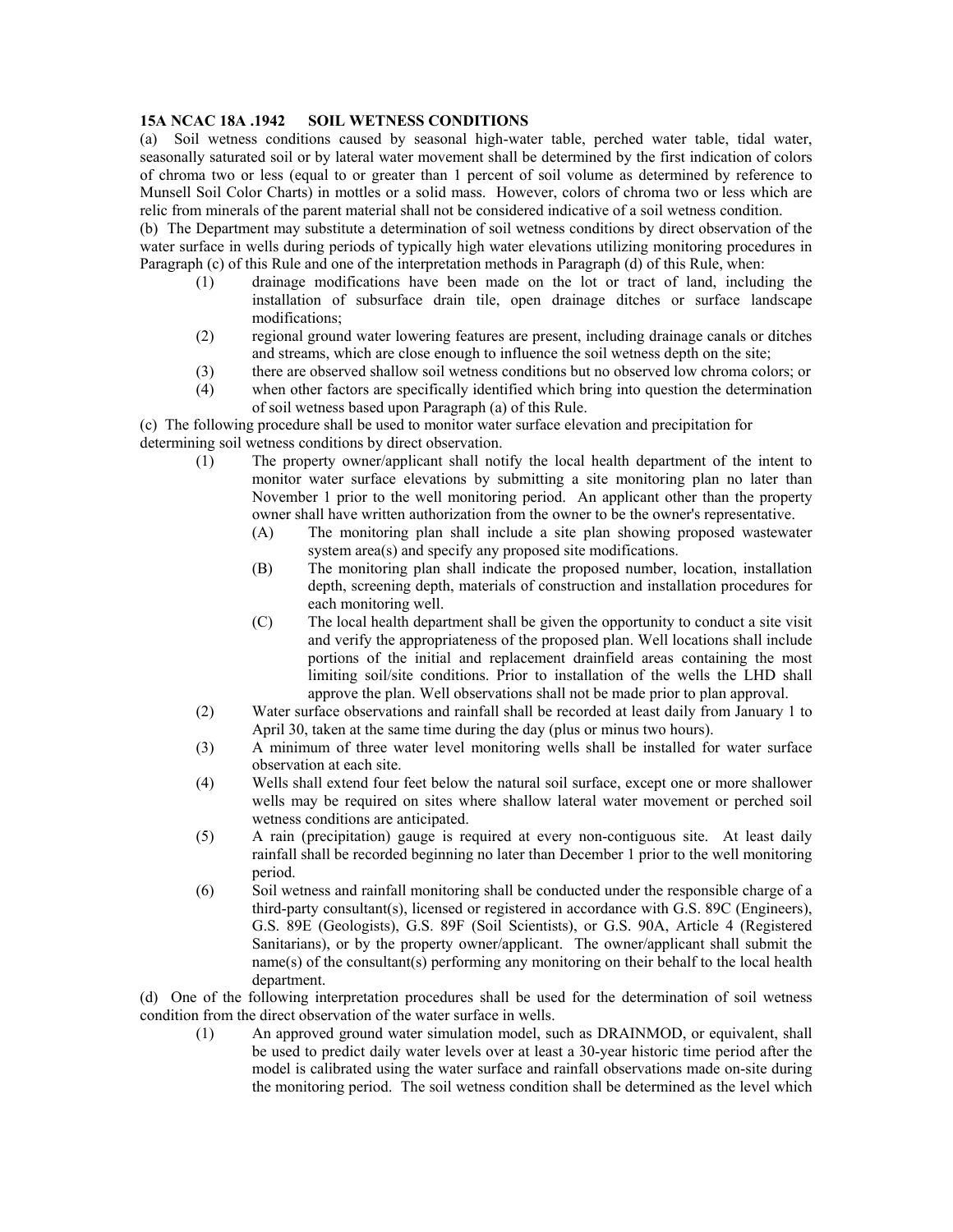is saturated for at least one 14-day continuous period between January 1 and April 30 with a recurrence frequency of 30 percent (an average of 9 years in 30).

- (A) Weather input files, required to run the approved groundwater simulation model, shall be developed from the on-site rainfall observations and from rainfall and temperature data collected over at least a 30-year period from the closest available National Weather Service, or equivalent, measuring station to the site. Daily maximum and minimum temperature data for the January 1 through April 30 monitoring period, plus for at least 30 days prior to this period, shall be obtained from the closest available weather station.
- (B) Soil and site inputs for the approved groundwater simulation model, including a soils data file specific to the soil series identified, depths of soil horizons, hydraulic conductivity of each horizon, depth and spacing of drainage features and depression storage, shall be selected in accordance with procedures outlined in the user guide for the approved simulation model (e.g. DRAINMOD User's Guide, in Report No. 333 of the University of North Carolina's Water Resources Research Institute and in the Water Resources Research Institute Project No. 70175 final report). Inputs shall be based upon site-specific soil profile descriptions and at least one of the following:
	- (i) site-specific drain depth and spacing, when parallel drains are present, or
	- (ii) site-specific hydraulic conductivity measurements for each identified soil layer.

Soil and site input factors not determined by on-site measurement shall be adjusted during the model calibration process to achieve a best fit by least squares analysis of the daily observations (measured-vs.-predicted), and to achieve the best possible match between the duration of periods (measured-vs. predicted) when the water tables are within 24 inches of the natural soil surface;

- (C) The ground water simulation analysis shall be prepared and submitted to the local health department by individuals who are qualified to use the ground water simulation model by training and experience.
- (2) The following method of determining depth to soil wetness condition from water surface observations in wells may be used whenever the total measured rainfall for the January 1 through April 30 monitoring period equals or exceeds the long-term (historic) January to April rainfall with a 30 percent or more recurrence frequency at the closest National Weather Service station, or equivalent, that has at least a 30-year historic rainfall record.
	- (A) The soil wetness condition shall be determined as the highest level that is continuously saturated for at least two consecutive days during the January through April monitoring period.
	- (B) If data is collected during monitoring periods which span multiple years, the highest (shallowest) level determined shall be applicable 15A NCAC 18A Rule .1956(2).
	- (C) The owner/applicant may subsequently choose to apply the ground water simulation method described in Subparagraph (d)(1) of this Rule to support a depth to soil wetness deeper than determined by application of this method.

(e) Notwithstanding which method is used to determine soil wetness condition from the observations of the water surface elevation in wells pursuant to Paragraph (d) of this Rule, the following conditions shall apply.

- (1) Whenever the observed water surface is within 12-inches of the naturally occurring soil surface for 14 or more consecutive days during the monitoring period, the site shall be considered UNSUITABLE.
- (2) Existing fill sites meeting the requirements of 15A NCAC 18A .1957(b)(2) shall be considered UNISUITABLE when the observed water surface is within 18 inches of the ground surface of the existing fill for 14 or more consecutive days.
- (3) When direct observation in wells is utilized to determine soil wetness conditions on drainage modified sites, the requirements of Rule .1956(2) are also applicable.

(f) Sites where soil wetness conditions, determined pursuant to Paragraph (a) of this Rule or Paragraphs (b) through (d) of this Rule, are greater than 48 inches below the naturally occurring soil surface shall be